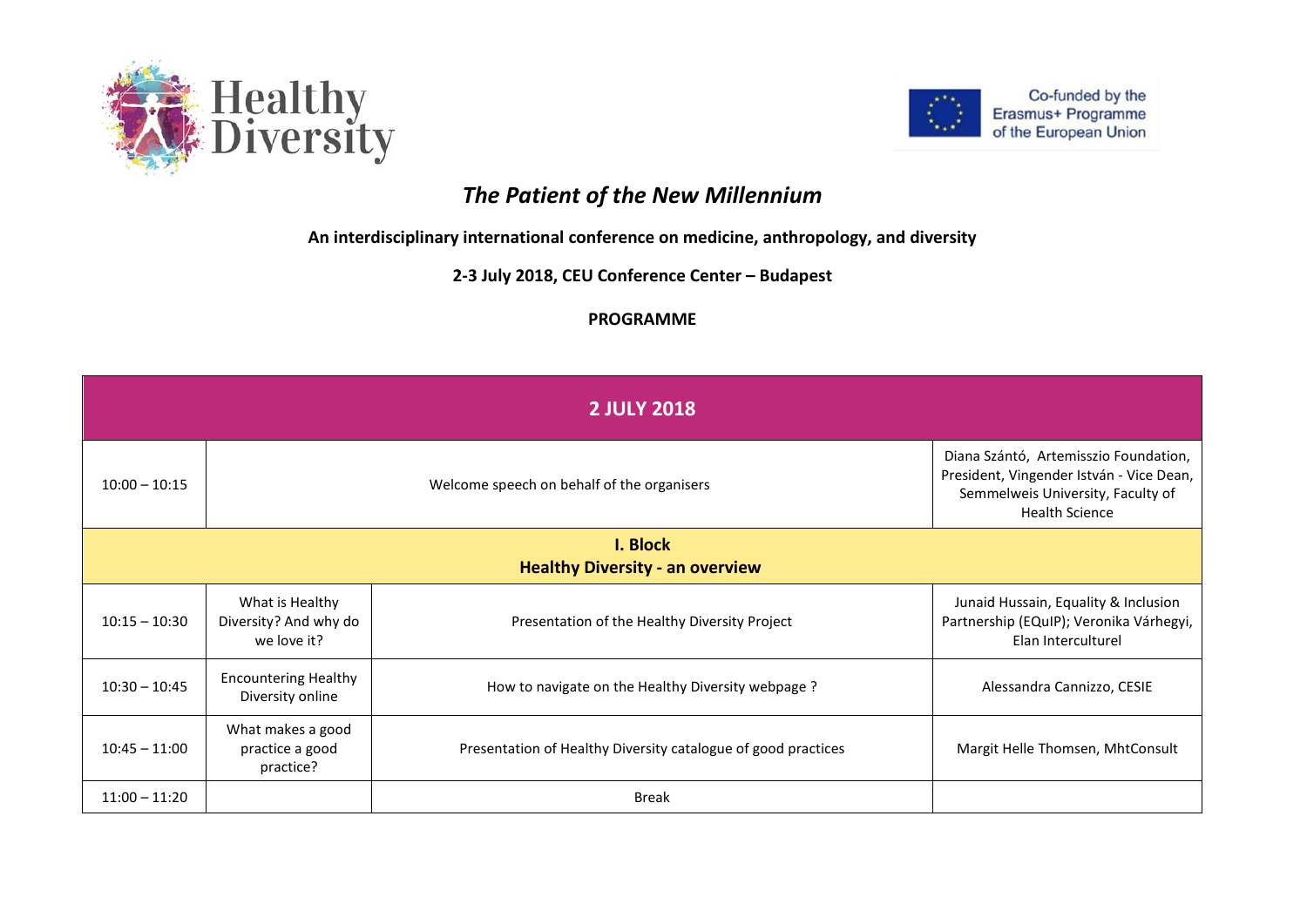



| <b>II. Block</b><br><b>Medicalisation - Demedicalisation</b> |                                                                                                              |                                                                                                                                                                                                                                                                                                                                                                                                                                                                                                                                                                                                                                                                                                                                                                          |                                                                                                                                                |
|--------------------------------------------------------------|--------------------------------------------------------------------------------------------------------------|--------------------------------------------------------------------------------------------------------------------------------------------------------------------------------------------------------------------------------------------------------------------------------------------------------------------------------------------------------------------------------------------------------------------------------------------------------------------------------------------------------------------------------------------------------------------------------------------------------------------------------------------------------------------------------------------------------------------------------------------------------------------------|------------------------------------------------------------------------------------------------------------------------------------------------|
| $11:20 - 11:50$                                              | Cultural and structural<br>competence in public<br>health - and what has<br>equity to do with it?<br>Keynote | In this paper I will discuss how diversity and culture are conceptualised in the practice<br>of medicine. My main argument is that the controversial discourse on and demands<br>for more "cultural competence" 1. essentially shows the communication challenges<br>patients and doctors of all "cultures" are facing in medical encounters, and 2. all too<br>often conceals deeply engrained structural and governance challenges in health<br>systems. While as medical anthropologists we are expected to deal with the "cultural"<br>and "behavioural" side of public health encounters, in practice we are often<br>confronted with challenges of poverty, poor governance and inequity.                                                                          | Ruth Kutalek, Medical University of<br>Vienna, Unit Medical Anthropology and<br>Global Health, Department of Social<br>and Preventive Medicine |
| $11:50 - 12:20$                                              | The culture of<br>medicalisation<br>Keynote                                                                  | In recent decades, medicalisation has become one of the most important "metabolic<br>processes" between medicine and its socio-cultural environment. It is increasingly<br>apparent that institutions of the contemporary Western culture find it difficult to<br>cope with the so-called "life problems" causing "the feeling of discomfort" at an<br>increasing level. These processes together have increased the importance of medicine<br>and the medical model in treating the "discomforts" of life. Therefore, the negative<br>aspects of life - such as those previously "supervised" by other social institutions - are<br>transferred to the domain of medicine. This trend increases the power of medicine,<br>but is also a source of serious frustrations. | Attila Bánfalvi, Institute of Behavioural<br>Sciences, Debrecen University                                                                     |
| $12:20 - 13:30$                                              |                                                                                                              | Lunch break                                                                                                                                                                                                                                                                                                                                                                                                                                                                                                                                                                                                                                                                                                                                                              |                                                                                                                                                |
| $13:30 - 13:45$                                              | Good practice from the<br>UK: Shaping End of Life<br>Care Services for<br><b>Diverse Communities</b>         | Having conversations about the end of life is very difficult for many communities and<br>families, and often is the case that relatives are guessing how best to meet the wishes<br>of their loved one. Tallied with a lack of understanding of what exactly local palliative<br>care and other support services do, along with diverse cultural and religious<br>requirements, the end of life, before, during and after can be furthermore, an<br>extremely difficult time. An initiative in Warwickshire, UK, sought to bring different<br>sectors together as a means of creating a network of support, information and<br>awareness. The end of life does not need to be a lonely journey!                                                                          | Junaid Hussain, Equality & Inclusion<br>Partnership (EQuIP) and Maggie<br>O'Rourke, South Warwickshire NHS<br><b>Foundation Trust</b>          |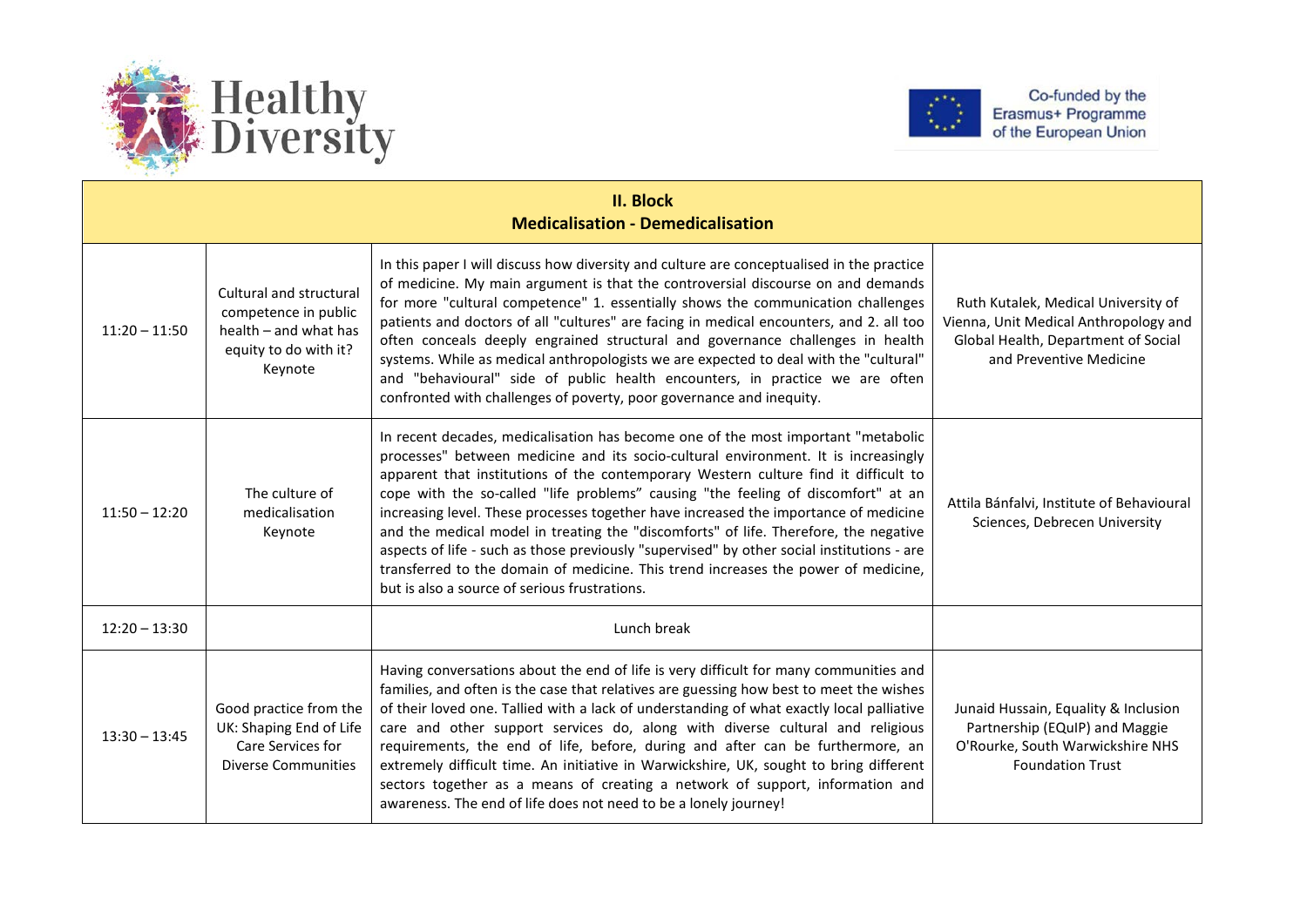



| $13:45 - 15:00$                                                                                                                                                                                                                                                                                                                                                                       | The power and the<br>vulnerability of<br>medicine. Roundtable | The topic of the round table discussion was based on Attila Bánfalvi's book titled 'The<br>Power and Vulnerability of Medicine. Nowadays when we talk about medicine, we<br>mostly mean biomedicine, not the whole of the healing systems. This form of<br>healthcare is fundamentally utilitarian, considering the damage/benefit ratio in the<br>course of classification. During the conversation, we discuss the situation of the most<br>critical areas, such as end-of-life care, addictions, especially drug use, and the<br>treatment of people with disabilities. The moral dilemma of personal responsibility<br>and social interest arises in all three areas of concern.                | Facilitator: Ágnes Zana, Semmelweis<br>University, Insitute of Behavioral<br>Sciences, Hungarian Hospice-Palliatív<br>Association |  |
|---------------------------------------------------------------------------------------------------------------------------------------------------------------------------------------------------------------------------------------------------------------------------------------------------------------------------------------------------------------------------------------|---------------------------------------------------------------|-----------------------------------------------------------------------------------------------------------------------------------------------------------------------------------------------------------------------------------------------------------------------------------------------------------------------------------------------------------------------------------------------------------------------------------------------------------------------------------------------------------------------------------------------------------------------------------------------------------------------------------------------------------------------------------------------------|-----------------------------------------------------------------------------------------------------------------------------------|--|
| Participants in the roundtable:<br>Attila Bánfalvi, Institute of Behavioural Sciences, Debrecen University<br>Gurbai Sándor, ELTE, Bárczi Gusztáv Faculty of Special Needs Education, Vice-Dean<br>Zsolt Demetrovics, Director at Institute of Psychology, Eötvös Loránd University<br>Dr. Katalin Várdi, pulmonologist, Chief Medical Officer, Institute of Pulmonology, Törökbálint |                                                               |                                                                                                                                                                                                                                                                                                                                                                                                                                                                                                                                                                                                                                                                                                     |                                                                                                                                   |  |
| $15:00 - 15:15$                                                                                                                                                                                                                                                                                                                                                                       |                                                               | break                                                                                                                                                                                                                                                                                                                                                                                                                                                                                                                                                                                                                                                                                               |                                                                                                                                   |  |
| <b>III. Block</b><br>Unhealthy societies: health and inequality                                                                                                                                                                                                                                                                                                                       |                                                               |                                                                                                                                                                                                                                                                                                                                                                                                                                                                                                                                                                                                                                                                                                     |                                                                                                                                   |  |
| $15:15 - 15:30$                                                                                                                                                                                                                                                                                                                                                                       | Inequality is bad for<br>people's health<br>Keynote           | Europe has been going through two major steps in its development since 2008: the<br>social and economic crisis that hit mainly Greece, Spain, Portugal and Ireland, as well<br>as a higher number of migrants looking for asylum coming from countries in war and<br>conflicts or where basic human rights aren't ensured. So we are facing impoverished<br>national citizens as well as migrants living in precarious conditions. The social nets<br>are, as a consequence, more important than ever. Analysing the social determinants<br>of health gives us a realistic picture of the respect of human rights and the<br>consequences on people's health, well-being and resilience capacities. | Nathalie Simonnot, General Delegate in<br>charge of Partnerships - Médecins du<br>monde (MdM) - Doctors of the World              |  |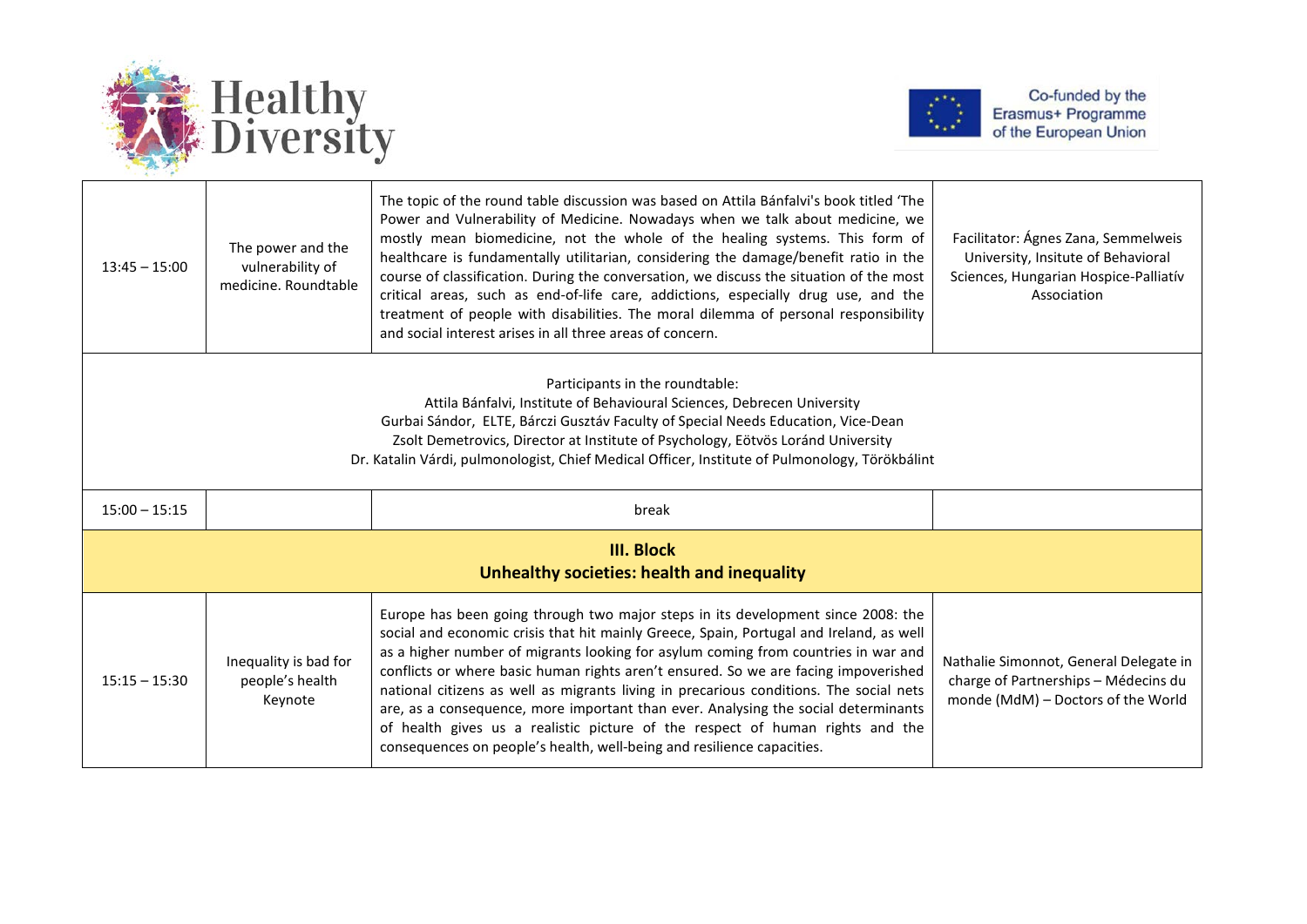



| $15:30 - 15:45$                                                                                                                                                                                                                                                                                                                        | Good Practice from<br>Italy: Ethno-<br>psychological<br>counseling for<br>migrants in Palermo<br>(Sicily) | The ethnopsychological counseling is a service provided by the clinic of Migration<br>Medicine at the General Hospital "Paolo Giaccone" in Palermo. It combines the<br>disciplinary approaches of anthropology and psychology for a greater understanding<br>and a better support of patients with a migrant background. Within this service a<br>psychologist and an anthropologist work together creating a new professional profile,<br>with the aim of taking into consideration not only different cultural backgrounds but<br>also the different migration experiences of the patients (e.g. forced migration, long-<br>term migration etc.). | Alessandra Cannizzo, CESIE                                     |
|----------------------------------------------------------------------------------------------------------------------------------------------------------------------------------------------------------------------------------------------------------------------------------------------------------------------------------------|-----------------------------------------------------------------------------------------------------------|-----------------------------------------------------------------------------------------------------------------------------------------------------------------------------------------------------------------------------------------------------------------------------------------------------------------------------------------------------------------------------------------------------------------------------------------------------------------------------------------------------------------------------------------------------------------------------------------------------------------------------------------------------|----------------------------------------------------------------|
| $15:45 - 17:00$                                                                                                                                                                                                                                                                                                                        | Social inequalities in<br>health and healthcare<br>Roundtable                                             | The aim of the discussion is to show that interculturality is not simply about the<br>understanding of others, as differences are incorporated into structures and create<br>real inequalities that affect the health status of some groups, but also affect the<br>health of society as a whole. Throughout the conversation, we will address the health<br>state and the access to adequate health care of the Hungarian society as a whole as<br>well as regarding three particularly disadvantaged groups - Roma communities,<br>people living in poverty and immigrants/refugees.                                                              | Facilitator: Éva Tessza Udvarhelyi,<br>cultural anthropologist |
| Participants in the roundtable:<br>Katalin Kovács, Hungarian Demographic Research Insitute<br>József Bonifácz Solymosi, public health expert, health promoter, Bischitz Johanna Integrated Human Service Center<br>Balázs Váradi, leading researcher, Budapest Insitute<br>András Kováts, sociologist, Director of Menedék Association |                                                                                                           |                                                                                                                                                                                                                                                                                                                                                                                                                                                                                                                                                                                                                                                     |                                                                |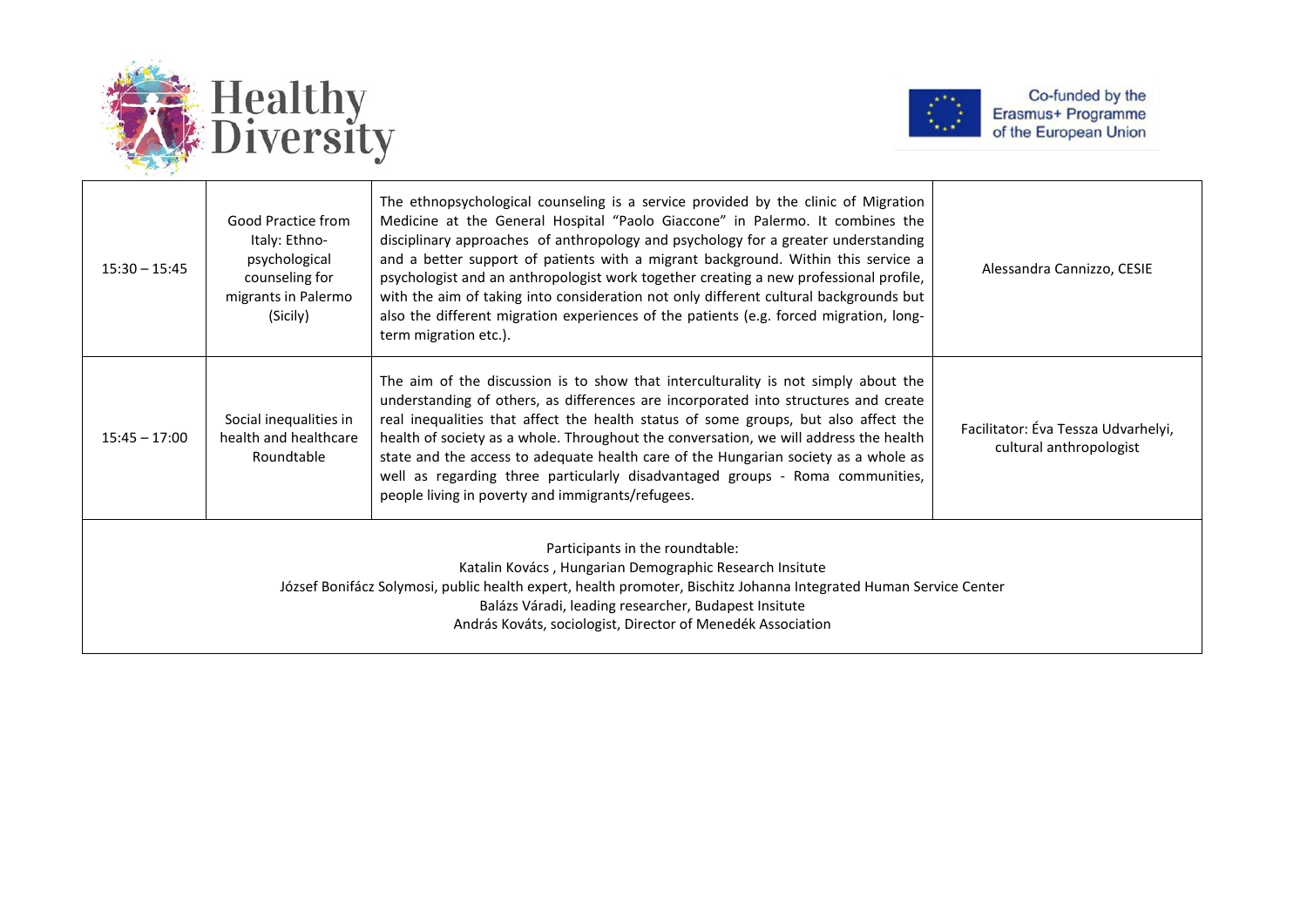



| <b>3 JULY 2018</b>                                      |                                                                             |                                                                                                                                                                                                                                                                                                                                                                                                                                                                                                                                                           |                                                                                                               |  |
|---------------------------------------------------------|-----------------------------------------------------------------------------|-----------------------------------------------------------------------------------------------------------------------------------------------------------------------------------------------------------------------------------------------------------------------------------------------------------------------------------------------------------------------------------------------------------------------------------------------------------------------------------------------------------------------------------------------------------|---------------------------------------------------------------------------------------------------------------|--|
| I. Block $/2$<br><b>Healthy Diversity - an overview</b> |                                                                             |                                                                                                                                                                                                                                                                                                                                                                                                                                                                                                                                                           |                                                                                                               |  |
| $9:30 - 9:45$                                           | Why a Medical<br>Anthropology Reader<br>and what to do with it?             | Presentation of the Medical Anthropology Reader and Medical anthropology's<br>contribution to changing our understanding of health                                                                                                                                                                                                                                                                                                                                                                                                                        | Diana Szántó, Artemisszió Foundation                                                                          |  |
| $9:45 - 10:00$                                          | Critical Incidents in the<br><b>Health System</b>                           | Presentation of the Catalogue of Critical Incidents                                                                                                                                                                                                                                                                                                                                                                                                                                                                                                       | Clara Malkassian, Vera Várhegyi, Elan<br>Interculturel                                                        |  |
| <b>IV. Block</b><br><b>Health and Diversity</b>         |                                                                             |                                                                                                                                                                                                                                                                                                                                                                                                                                                                                                                                                           |                                                                                                               |  |
| $10:00 - 10:30$                                         | Cultural Diversity, Health<br>and Health Care - the<br>Challenge<br>keynote | While medicine is often thought of as a science, and its principles universally<br>applicable, there is growing recognition that the situation is actually a great deal<br>more complex. In the UK and USA, it became apparent that different ethnic groups<br>responded differently to some medicines, and also that there were inequalities in<br>health associated with membership of various ethnic groups. However, it is evident<br>that many other aspects of culture, including religion, gender and disability affect<br>health in similar ways. | Mark Johnson, Emeritus Professor of<br>Diversity in Health & Social Care, De<br>Montfort University Leicester |  |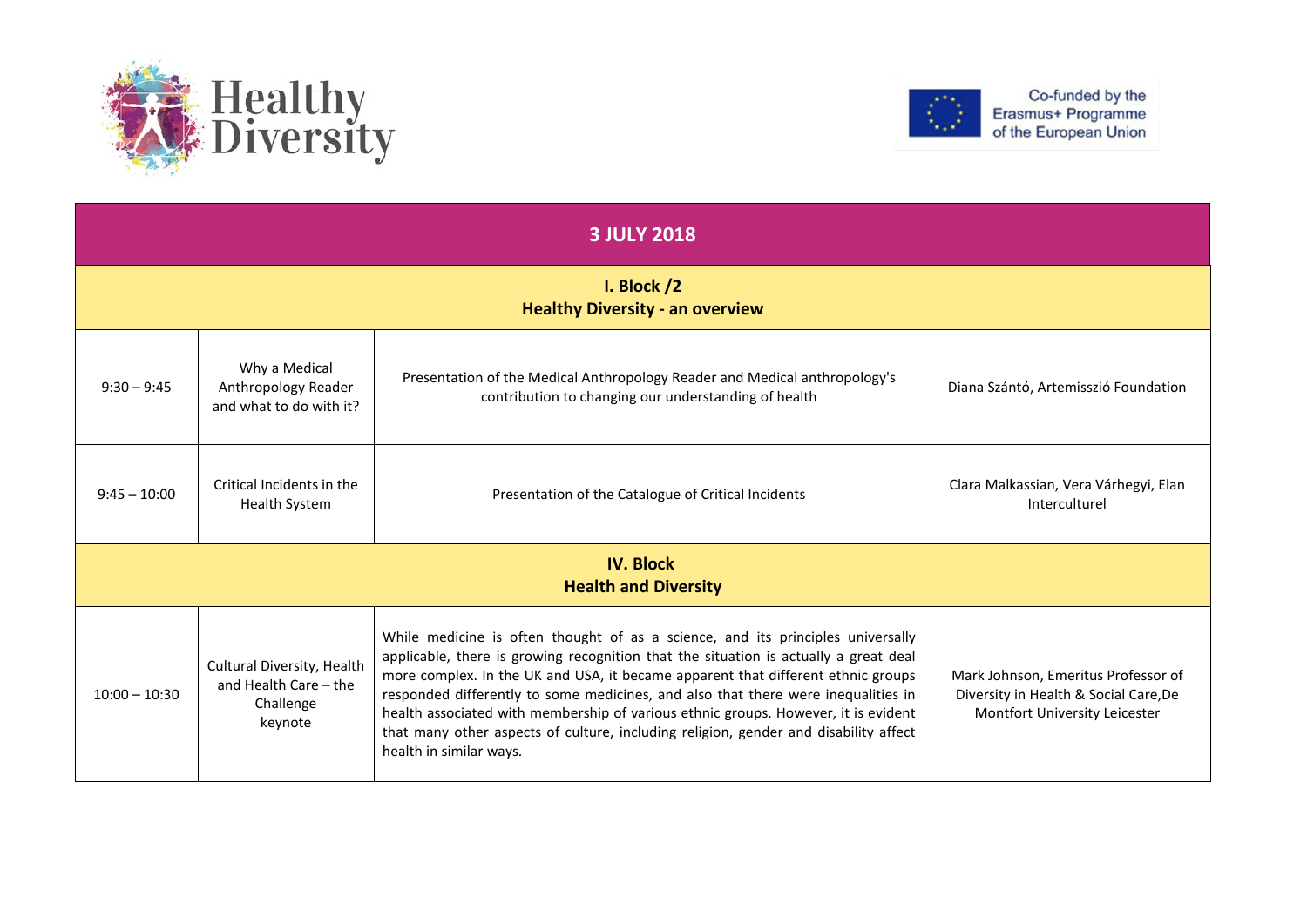



| $10:30 - 10:45$                                                                                                                                                                                                                                                                                                                                                                                                                                                                                                                                   | Good practice from<br>Denmark: The Migrant<br><b>Health Clinic</b> | Globalisation and population mobility continue to provide new elements of diversity<br>to local populations. The challenges include clinical issues, administrative matters,<br>practical matters of patient consultation, and issues around the delivery of care at<br>critical points of life. As we recognise issues of 'intersectionality', health care<br>practitioners will need to adjust their thinking to dealing with uncertainty, and<br>engage with a growing evidence base as these issues are explored further in<br>research. | Margit Helle Thomsen, Mht Consult                                    |  |
|---------------------------------------------------------------------------------------------------------------------------------------------------------------------------------------------------------------------------------------------------------------------------------------------------------------------------------------------------------------------------------------------------------------------------------------------------------------------------------------------------------------------------------------------------|--------------------------------------------------------------------|----------------------------------------------------------------------------------------------------------------------------------------------------------------------------------------------------------------------------------------------------------------------------------------------------------------------------------------------------------------------------------------------------------------------------------------------------------------------------------------------------------------------------------------------|----------------------------------------------------------------------|--|
| $10:45 - 12:00$                                                                                                                                                                                                                                                                                                                                                                                                                                                                                                                                   | Teaching culture to<br>health professionals<br>Roundtable          | This roundtable aims at convincing the skeptical that social sciences have an<br>important role to play in the education of health professionals. In this discussion<br>with some outstanding social scientists who share their professional life between<br>research and teaching future-, and practicing health workers, we will explore the<br>possibilities and the challenges inherent in the encounter between two apparently<br>opposing methods of understanding the world.                                                          | Facilitator: Diana Szántó, Artemisszió<br>Foundation                 |  |
| Participants in the roundtable<br>MARK JOHNSON, Emeritus Professor of Diversity in Health & Social Care, De Montfort University Leicester<br>Ruth Kutalek, Medical University of Vienna, Unit Medical Anthropology and Global Health, Department of Social and Preventive Medicine<br>Margret Jaeger, Medical Faculty of Sigmund Freud Private University, Vienna, member of Medical Anthropology Network/EASA<br>Patricia Hudelson, PhD, Medical Anthropologist, Geneva University Hospitals<br>Attila Dobos, asst. prof., Semmelweis University |                                                                    |                                                                                                                                                                                                                                                                                                                                                                                                                                                                                                                                              |                                                                      |  |
| $12:00 - 12:20$                                                                                                                                                                                                                                                                                                                                                                                                                                                                                                                                   | Learning to deal with<br>diversity                                 | Presentation of Healthy Diversity's training programs                                                                                                                                                                                                                                                                                                                                                                                                                                                                                        | Katharina Resch, University of Vienna;<br>Alessandra Cannizzo, CESIE |  |
| $12:20 - 12:35$                                                                                                                                                                                                                                                                                                                                                                                                                                                                                                                                   |                                                                    | <b>Break</b>                                                                                                                                                                                                                                                                                                                                                                                                                                                                                                                                 |                                                                      |  |
| $12:35 - 14:05$                                                                                                                                                                                                                                                                                                                                                                                                                                                                                                                                   |                                                                    | Demedicalisation in practice: Practical worksphos                                                                                                                                                                                                                                                                                                                                                                                                                                                                                            |                                                                      |  |